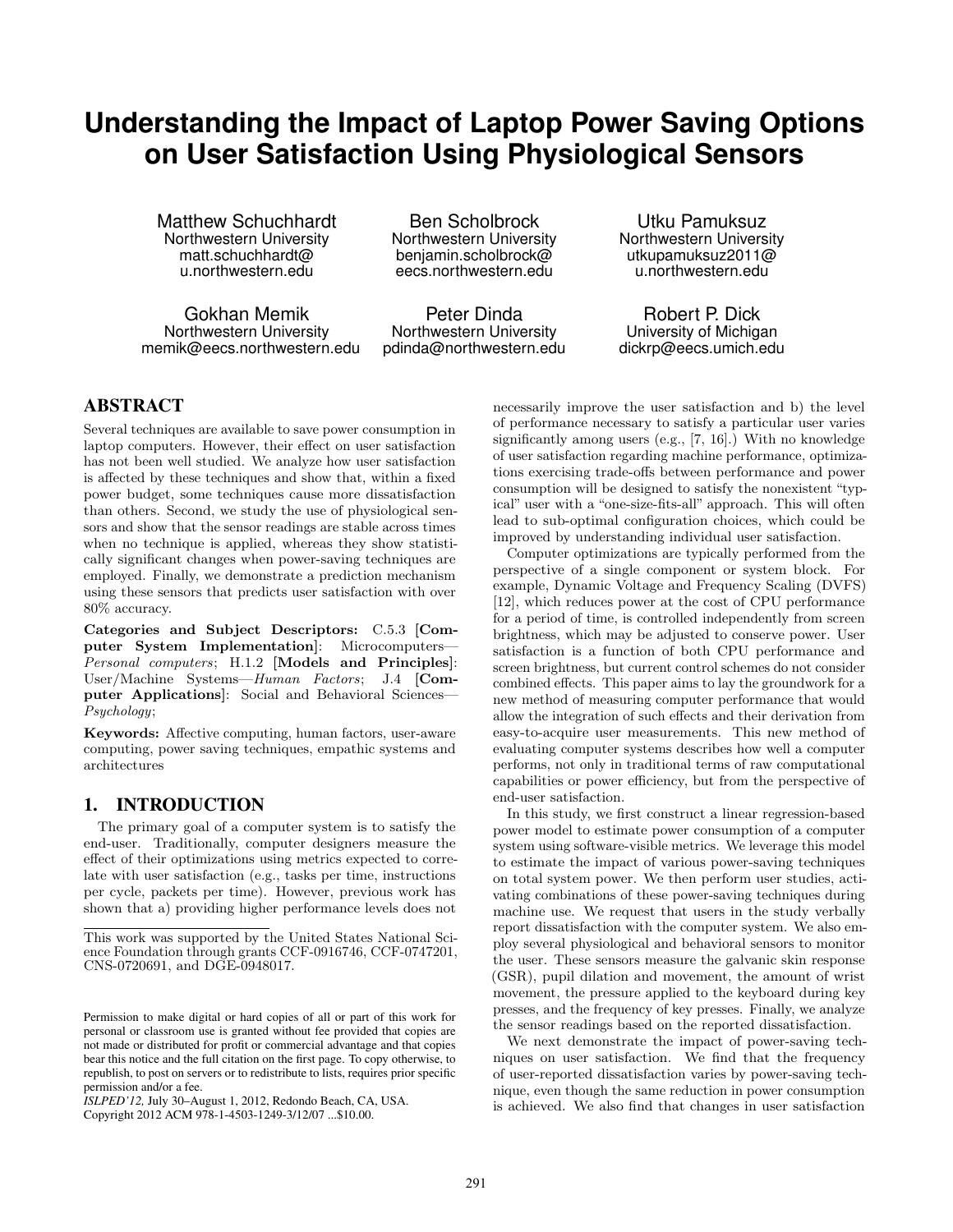are reflected in measurable physiological responses. In situations where saving power does not affect user satisfaction, physiological sensor data remains constant. However, when a power-saving technique affects reported user satisfaction, sensor data changes. These findings motivate satisfactionoriented power/performance optimizations in light of constrained power requirements on personal computers.

We also create a prediction system that predicts whether a power-saving technique changes the user satisfaction. Our system achieves over 80% accuracy. Finally, we perform a supplementary study which demonstrates that our prediction system performs equally well whether users verbally indicate dissatisfaction or not.

The rest of the paper is organized as follows. In Section 2, we present our experimental setup. In Section 3, we present our analysis of the sensor data, as well as the results of our prediction system. In Section 4, we discuss related work in the field, and we conclude in Section 5.

#### 2. EXPERIMENTAL SETUP

We now describe the environment in which we carried out our studies, and the studies themselves.

# 2.1 Power Model

Before correlating user satisfaction with power savings techniques, we first develop a model for accurately estimating the power saved by each technique. Techniques may then be parameterized to save roughly equivalent levels of system power.

Our target platform is an IBM Thinkpad T61 with a 2.2 GHz Intel Core 2 Duo T7500 processor and 2 GB DDR2 SDRAM running Microsoft Windows XP. This computer is also the platform used during user studies.

The predictors we target in the power model follow: RAM bus transactions, disk accesses, processor utilization percent, screen brightness, screen on/off state, and WiFi on/off state. We also directly measure the power being used by the system; this is our dependent variable.

One of the most common techniques for saving power is reducing CPU frequency. However, changing the CPU frequency substantially alters the amount of power that the other predictor variables would contribute to the power model. Hence, we generate separate power models for the system running at 1.6 GHz and 2.2 GHz.

To create the power model, we run a variety of benchmarks, each which primarily stress one component on the system. We then create a linear regression model from this data.

We also perform four user-driven verification workloads, each which stress a different aspect of the computer. Using these workloads, we compare the actual power readings with the power levels predicted by our model. Averaged across all readings and verification workloads, our mean absolute error is less than 2%.

#### 2.2 Physiological Sensors

In this work, we utilize a GSR sensor, a 3-axis accelerometer, an eyetracker, and piezoresistive force sensors to measure the physiological and behavioral effects of different power saving techniques. Additionally, we also record keyboard button presses via software hooks.

The GSR sensor and the accelerometer are both mounted on a wrist strap, the signals from which are fed into an Arduino-based microcontroller. The force sensors are attached to the arrow keys on our keyboard, and their signals are also fed into an Arduino device. The eyetracker is made by MobileEye [2], and consists of a head-mounted camera which is controlled by a dedicated laptop.

From those sensors and logging software, we extract seven different metrics:

- AccelMag: sum of squares of X, Y, and Z accelerometer axes
- DeltaGSR: change in GSR value since the last sensor reading
- Keypress: time since the last keyboard button press
- MaxForce: largest current value from the force sensors
- NormalMaxForce: same as MaxForce, but normalized to each key's highest force reading
- PupilMovement: change in position of the pupil since the last pupil reading
- PupilRadius: the radius of the pupil.

We tried to match the metric to what we expected to be the most interesting behavior of the sensor. For instance, GSR sensors tend to exhibit a low-frequency change in sensor values on top of the more interesting high-frequency signal, so we only look at the change in GSR since the last sensor reading to reduce the low-frequency effects.

#### 2.3 User Studies

In this section, we describe the techniques that are used to reduce power consumption. To simplify the discussion, we call these techniques 'annoyance events' because they are applied for short durations during our user studies, and they may cause user dissatisfaction/annoyance.

From the results of the power model, we decided to focus on the CPU utilization (CPUUtil), CPU frequency (CPUFreq), and screen brightness (ScreenDim and ScreenGrad). CPUUtil limits the scheduling time of the target application without changing the frequency. CPUFreq reduces the frequency of the system's processor. ScreenDim reduces the brightness of the screen to save power. ScreenGrad does the same, but does so gradually over 10 seconds. The rest of the predictors either would completely disrupt the experiment (e.g., WiFi on/off), or are not easily throttleable (e.g., RAM accesses).

We select a variety of different annoyance events which total up to 4, 8, or 12 Watts of power savings for our target system (Table 1). If multiple annoyances are in effect at the same time, the power savings is split between them (e.g., if 3 annoyances are active for 4 Watts of total savings, each annoyance saves 1.33 Watts). We also include 'pseudo annoyances', where no annoyance is initiated by our system. We initiate each annoyance event twice during user studies. Every annoyance event is active for 30 seconds after which the computer reverts back to the original state for 25-40 seconds. The order of annoyance events are randomized to eliminate any possibility of biasing.

The workload that each user in this study performs is a racing game called Motocross Madness 2. We use a racing game as our workload because it is relatively CPU-bound, and requires consistent attention to play. Future work will likely explore additional workloads. The laptop typically consumes 40-41 Watts of power while running the game without any active annoyance events.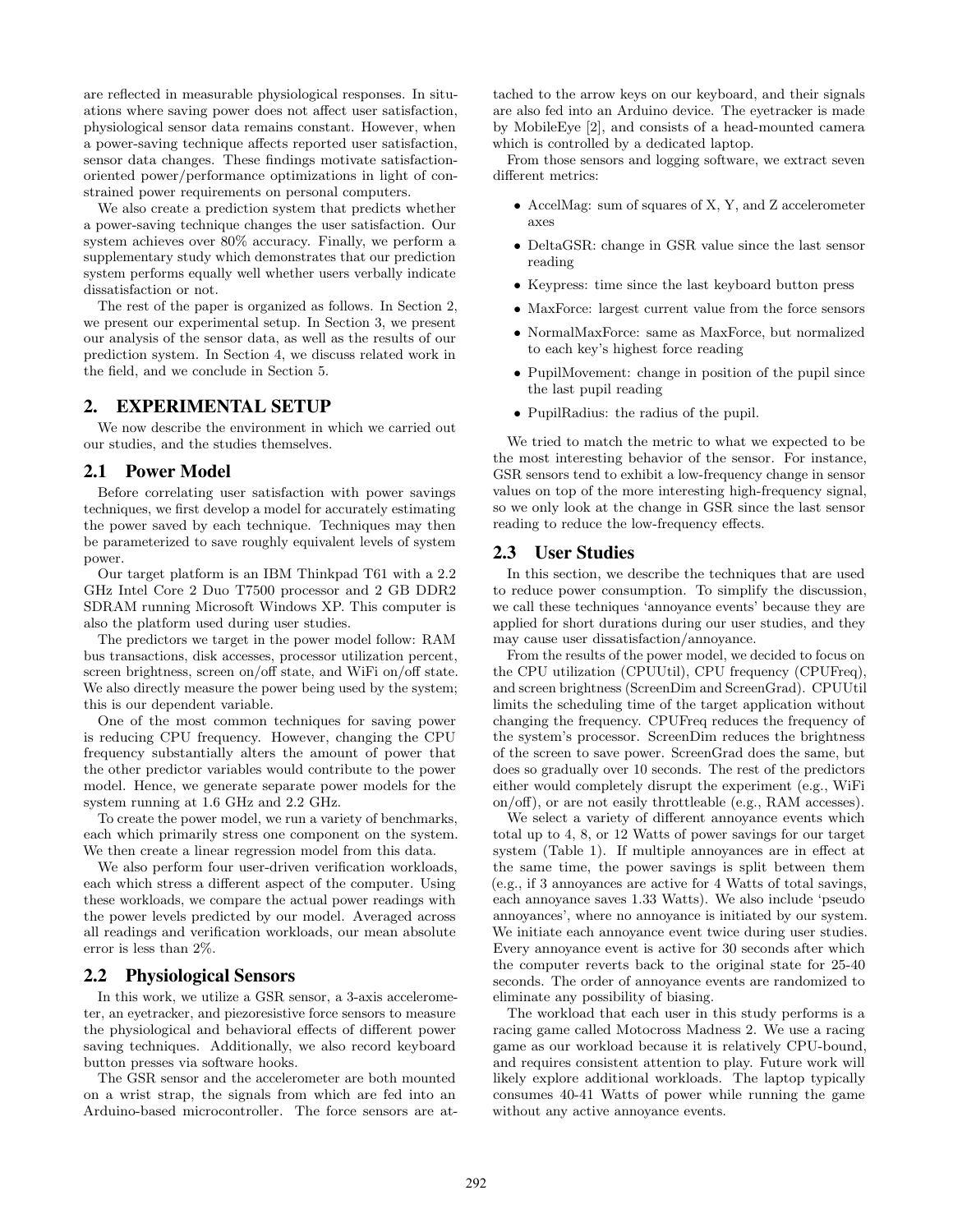Table 1: Total number of times (out of 40 instances) that the annoyance event combination was indicated as being annoying. If multiple events are active, each contributes an equal amount to the total amount of power saved.

| Power | Annovance Events Active     | $#$ Times User |
|-------|-----------------------------|----------------|
| Saved |                             | Indicated      |
|       |                             | Annoyance      |
| 0W    | None                        | 1              |
| 4W    | CPUFreq                     | 1              |
| 4W    | CPUUtil                     | 15             |
| 4W    | ScreenDim, CPUFreq, CPUUtil | 15             |
| 4W    | ScreenDim                   | 30             |
| 4W    | ScreenGrad                  | 31             |
| 8W    | CPUFreq                     | $\Omega$       |
| 8W    | CPUFreq, CPUUtil            | 18             |
| 8W    | ScreenDim, CPUFreq, CPUUtil | 27             |
| 8W    | ScreenDim, CPUUtil          | 30             |
| 8W    | ScreenDim, CPUFreq          | 31             |
| 8W    | CPUUtil                     | 31             |
| 12W   | ScreenDim, CPUFreq, CPUUtil | 33             |

As the users are playing the game, we request that they verbally notify us when they become dissatisfied. Other methods of reporting dissatisfaction are possible, such as using a physical button or periodically rating machine performance on a scale of values. Simple verbal reports require minimal user action, which is desirable since gameplay is continuous through annoyance events.

We ran this study on 20 users. The studies are conducted in a well-lit room with overhead fluorescent lighting and drawn shades, to minimize the effect that the time of day and screen brightness have on the user's pupil dilation.

The advertisements for the study were placed around various parts of Northwestern's campus, and the respondents were all university students. Of the 20 users, there were 12 males and 8 females. 10 were undergraduate students, and 10 were graduate students.

#### 3. RESULTS

We now examine the results of our study in order to derive a model for predicting user satisfaction from the physiological sensors.

# 3.1 Annoyance Event Analysis

In this section, we examine how users react to the annoyance events. As the users are playing the game, we request that they verbally notify us when they are dissatisfied. We then note how many times users indicated annoyance for each annoyance event. In Table 1 we list how frequently the users indicated annoyance.

One interesting piece of information to note from this table is that different users have very different reactions to the CPUFreq and CPUUtil annoyances. Users very rarely express annoyance when only the CPU frequency is reduced, even though the corresponding CPU utilization reduction saves the same amount of power. Reducing the frequency not only reduces the number of cycles the processor can complete in a given amount of time, but also allows the processor to reduce its voltage, which may explain this discrepancy in indicated annoyance events.

It's also interesting how users readily notice screen brightness changes. Users frequently report annoyance with the system when the screen is dimmed. One notable exception is the 4-Watt ScreenDim + CPUFreq + CPUUtil annoyance: even though there is a ScreenDim annoyance active in that set, the screen isn't dimmed for this annoyance as much as other cases. This seems to suggest that there is a particular threshold for when users indicate annoyance with a system component. This result alone shows the importance of understanding user satisfaction with power saving techniques: a naïve optimization would dim the screen (with or without a change in CPU frequency) to save power. However, our results show that for this target application, the best method is to partially reduce the CPU frequency, and partially dim the screen . A system that can understand user satisfaction with different optimizations will choose this option over the rest.

#### 3.2 Statistical Sensor Value Analysis

To analyze the data collected from the biometric sensors, we first note that there are two distinct sets of data that relates to every individual annoyance event: data during the non-annoyance phase preceding the introduction of the annoyance event, and data during the annoyance phase.

Intuitively, we would expect the sensors to either substantially change before and during an annoyance event, or to remain approximately the same. We hypothesize that events which the users either don't notice or don't care about will not substantially change the sensor metrics. Conversely, we expect that annoyance events which the user perceives as annoying would cause a measurable change between the two sets of sensor readings.

Since the data before and during each annoyance event consists of hundreds of sensor readings, we compute the standard deviation, mean, and median of each of the metrics before and during each annoyance event.

We do not know for certain how the users' biometric data will change for each annoyance event. There's a good chance that we would miss some sensor responses if we only looked at one static span of data for each event; some sensors may have a delayed reaction, or the change may happen over a larger or smaller window of time. To improve our likelihood of capturing the timespan that is most indicative of annoyance for each sensor, we consider multiple data windows and offsets to see how the different sensors respond. We look at window sizes of 10, 15, 20, and 25 seconds for multiple offsets from the start of the annoyance event. Please note that the larger windows do not have as much room to move within the 25-second window of non-annoyance, and hence, we do not analyze as many offsets for those windows.

Since we are only concerned with detecting changes in metrics when the user is actually annoyed, we first only consider event instances which are indicated by the user as unsatisfactory. For each event, we have data from seven sensor metrics (Section 2.2). For each metric, we collect data from the various window/offset combinations, as described above. On each of those, we then calculate a standard deviation, mean, and median. Each of these data frames consists of the mean, median and standard deviation from the window before and during one annoyance event instance.

All of those similar data frames are then compared from before and during the annoyance using a paired 2-tailed ttest. 2-tailed t-tests with a relevant p-value  $(p<0.1$  in this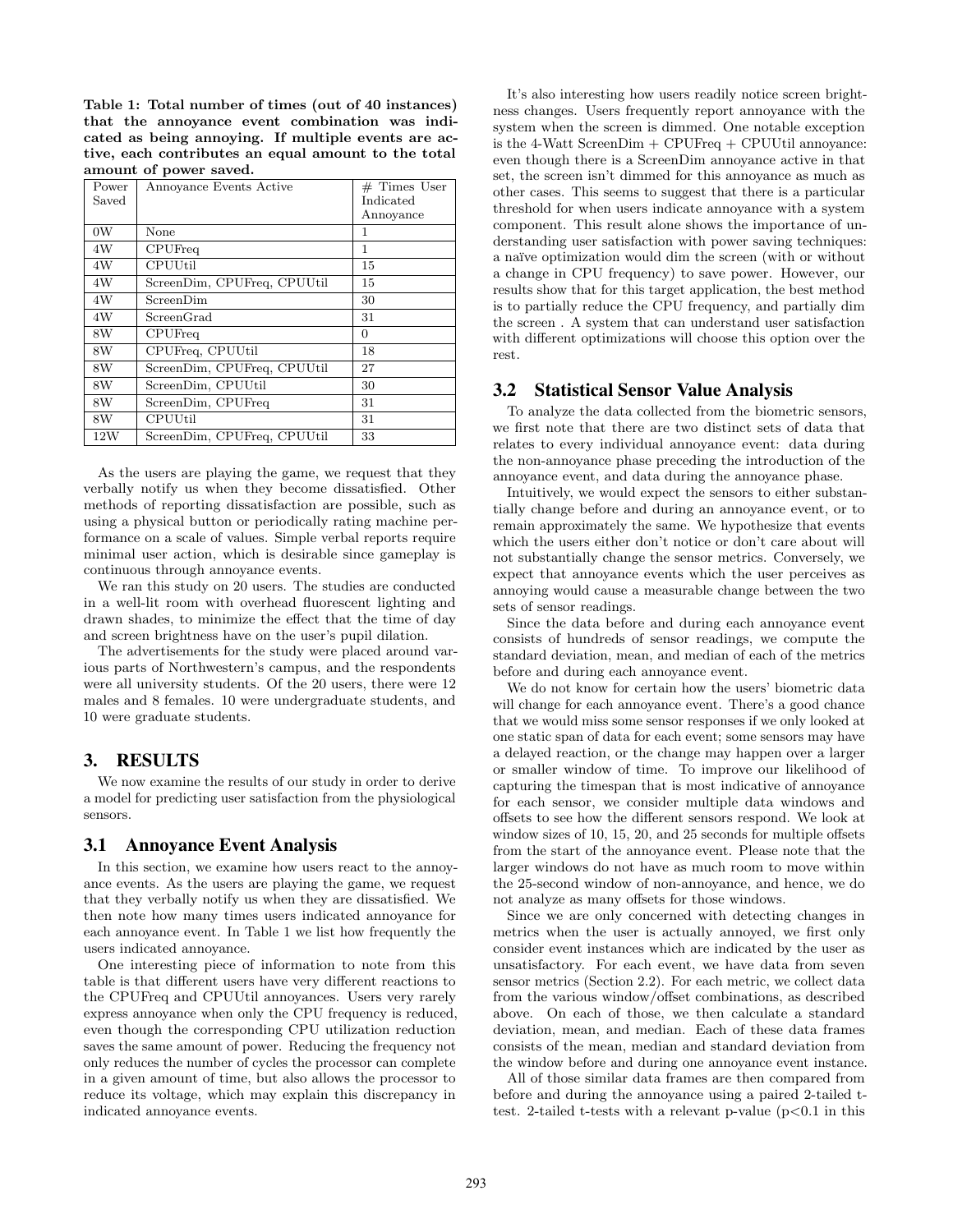study) suggest a statistical difference between two sets of samples.

Due to space constraints, we do not present graphs for every sensor, but the results for the selected set of sensor metrics are shown in Figure 2.

One interesting thing to note in these graphs is that the metrics and windows which give statistically significant ttests differences vary for each sensor. Some of the sensors respond best with a larger window, while others seem to react best using a smaller one. Additionally, it seems that lower offsets perform better than larger offsets, which would suggest that these sensors reflect external stimuli fairly quickly. Many of the sensors show promise for our future studies, as we can statistically show the difference between the data before and during an annoyance event with a high degree of confidence for many of the windows and offsets.

#### 3.3 Equivalence Analysis

A false positive occurs whenever the user annoyance prediction system indicates that the user is annoyed when they actually are not. A theoretical system could be devised which always detected a difference in some sensor metric. This system would always indicate that the user is annoyed, and so would be 100% effective in detecting annoyance, but would never detect non-annoyance. Thus, we have to prove that our sensor metrics are not only good at detecting differences in sensor data due to annoyance events, but we also must show that they perform reasonably well at detecting non-annoyance. In other words, the system needs both a low false negative rate and a low false positive rate.

'TOST' [15], or 'two one-sided tests', is one way of demonstrating equivalence between two sets of data. TOST works by running two paired one-tailed t-tests with some offset  $\epsilon$ .

When proving dissimilarity (Section 3.2), we only analyze data sets that the user deems annoying. Conversely, for this equivalence analysis, we only consider data sets in which the user did not indicate annoyance. From the previous t-test analysis, we take the sets of data with the 10 lowest p-values, but at least one and no more than two from each sensor. We then determine the smallest possible  $\epsilon$  value that is required to achieve a confidence of 90% that the two sets of data are equivalent. In Table 3, we present the results of our equivalence analysis. We represent the relative size of the offset by dividing  $\epsilon$  by the average of the means.

The required  $\epsilon$  values for all of the metrics we analyze are relatively small, compared to the rest of the data. However, a few of the t-tests (PupilMove, one of the AccelMag) are statistically significant: this would suggest that those particular sensor/window/offset combinations may not be the best choice for an eventual prediction system. The rest of the metrics behave well, however.

#### 3.4 User Annoyance Prediction

In this section, we determine how accurately we can actually predict user annoyance.

To perform this analysis, we employ standard data mining techniques using labeled instances of data. We employ the Weka [1] data mining suite to assist in handling the data and building the models. In this analysis, we label any event where the user expressed annoyance as 'True', and instances where they did not as 'False'.

We then create a large number of attributes on those labeled instances. To generate our attributes, we take data from  $0-2$  sec,  $2-4$  sec,  $4-6$  sec,  $6-8$  sec,  $0-5$  sec,  $5-10$  sec, 10–15 sec, 15–20 sec, 0–10 sec, and 10–20 sec, from before and from after each annoyance event. For each of those time periods, we find both the means and standard deviations. Additionally, we take the difference from before and after. This gives us a total of 60 attributes. We run this attribute generation method for each of our 7 sensor metrics.

If we were to simply use all of those attributes in a data mining algorithm, the most useful attributes would get lost in the noise of the rest of the attributes. Thus, to improve our eventual model's accuracy, we employ CFS [8], a feature selection algorithm, which reduces the number of attributes we end up using in the actual model.

After feature selection, we then run the actual data mining algorithm. To build our model, we use logistic regression [18], which is a type of generalized linear model frequently used on binary labeled data. For all of our analyses, we use 10-fold cross-validation.

We generate a different model for each user. We also include a 'baseline' set of data. This baseline was generated by using ZeroR, which is a na¨ıve algorithm that always chooses the most common label (True or False). The results are presented in Figure 4.

As the graph shows, all of the individual sensors have medians better than the ZeroR baseline case. However, when all of the sensors are combined in the model, the prediction accuracy is significantly better. We would like to note that some users did not indicate any annoyance, which gives ZeroR a slight advantage (since it is always correct for those users), but we did not discard the data; we assume that they could not tell a difference in performance.

We must also know how accurate the system is at individually predicting 'True' and 'False' instances, as a system which has a very high 'True' prediction accuracy, but very low 'False' prediction (or vice-versa) is not as useful. Using the combined sensors model, our system predicts 'True' accurately 212/263=80.6% of the time, and 'False' accurately  $203/257=79.0\%$  of the time (false positive=19.4%, false negative= $21\%$ ).

## 3.5 Results Verification

In our original experiment, the users verbally notified us when they were annoyed. However, their verbal notification could alter the readings on our biometric sensors. To address this possibility, we run a small supplementary user study on five users to verify that we can detect when the user is annoyed without a verbal indication. The primary difference in this study is that we do not have the users notify us when they are annoyed; we simply have them play the game as the performance changes.

Since we already have determined which annoyances the user perceives as annoying and non-annoying, we only use the top 5 most annoying events, as reported by users in our original study (see Table 1), as well as 5 'pseudo' annoyance events where there is no change in performance. We run each of those annoyance events two times. We increase the time of non-annoyance to 55–65 seconds, with 30 seconds of annoyance.

We then run a similar analysis to our original study, but instead of using the user-reported annoyances to label the annoyance events as 'True' or 'False', we label all of the intentionally annoying events as 'True', and all of the pseudo annoyance events as 'False'. The graphs in Figure 5 are the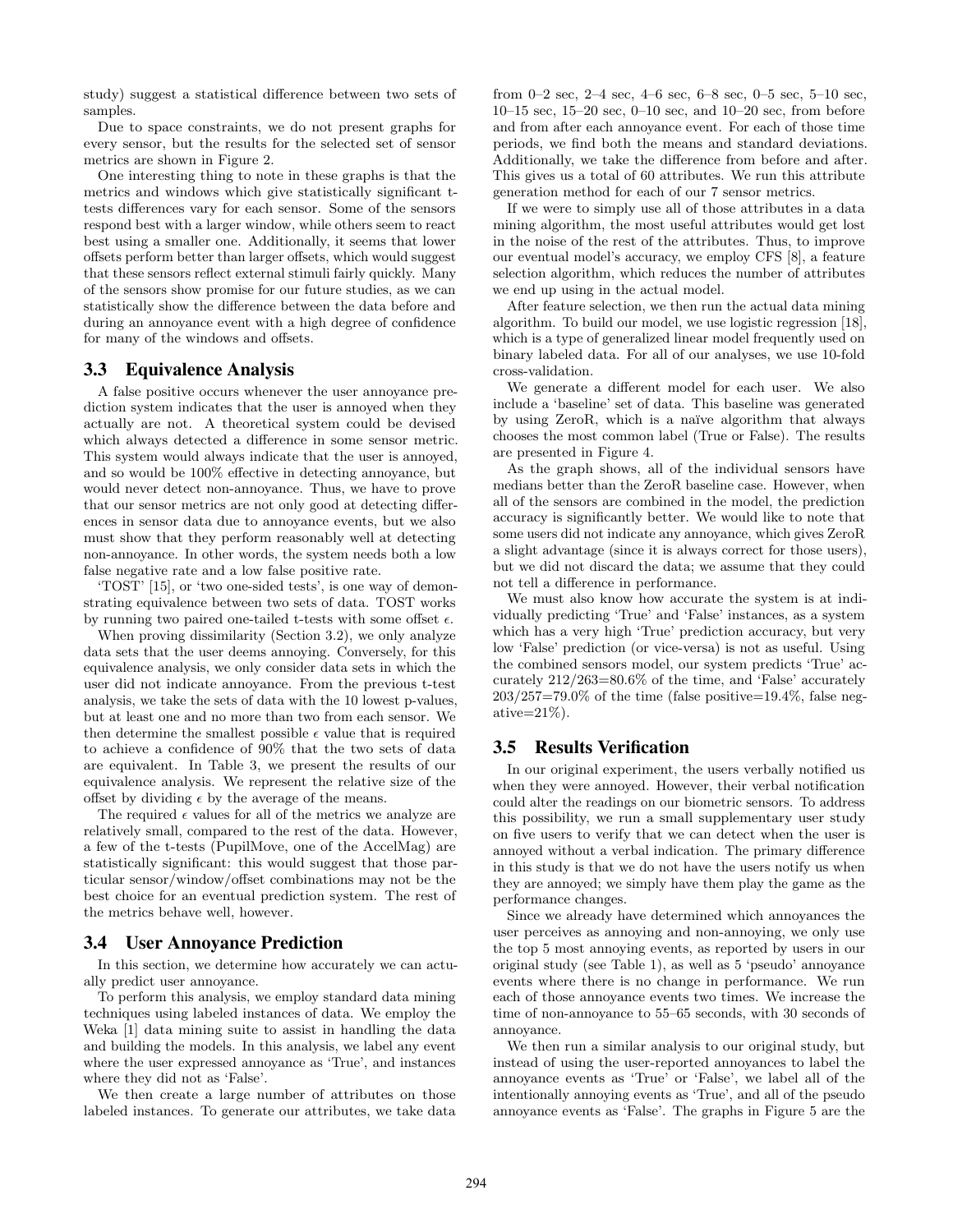

Figure 2: Windowed t-test analysis for selected sensors. Low p-values, represented by dark areas, indicate metric/offset/window combinations where sensor data differs before and during annoyance events. Only user-indicated annoyances are analyzed.

|  | Table 3: Confidence intervals for equivalence test analysis, using data from the non-annoying events. Only |  |  |  |  |
|--|------------------------------------------------------------------------------------------------------------|--|--|--|--|
|  | includes selected metrics which performed well in the previous t-test analysis.                            |  |  |  |  |

| Sensor          | Metric | Window | Offset         | Average   | Average Dur- | Required           | avg<br>$\epsilon$ | t-test  |
|-----------------|--------|--------|----------------|-----------|--------------|--------------------|-------------------|---------|
|                 |        |        |                | Before    | ing          | $\epsilon$ for 90% | of means          | P-value |
|                 |        |        |                | Annovance | Annovance    | Confidence         |                   |         |
| AccelMag        | std    | 15     | 3              | 3.0123    | 3.2871       | 0.7048             | 0.2238            | 0.1853  |
| AccelMag        | std    | 20     | $\Omega$       | 3.0288    | 3.4610       | 0.9376             | 0.2890            | 0.0949  |
| <b>DeltaGSR</b> | std    | 10     | $\overline{5}$ | 38.9661   | 39.3882      | 6.8749             | 0.1755            | 0.7906  |
| <b>DeltaGSR</b> | std    | 10     | 6              | 39.0690   | 39.4917      | 6.9296             | 0.1764            | 0.7889  |
| Keypress        | mean   | 25     | $\overline{0}$ | 0.1968    | 0.1878       | 0.0249             | 0.1297            | 0.2565  |
| MaxForce        | median | 15     |                | 142.7626  | 138.3891     | 20.1704            | 0.1435            | 0.5764  |
| NormalMaxForce  | std    | 10     | 15             | 0.1468    | 0.1431       | 0.0130             | 0.0896            | 0.3681  |
| PupilMove       | std    | 10     | 13             | 7.6988    | 6.7270       | 1.7515             | 0.2428            | 0.0267  |
| PupilMove       | std    | 10     | 15             | 7.5278    | 6.8014       | 1.4574             | 0.2034            | 0.0717  |
| PupilRadius     | std    | 15     | $\overline{2}$ | 25.7464   | 25.2551      | 2.1452             | 0.0841            | 0.5001  |

result of our prediction analysis. The baseline for this graph is exactly 50%: there were exactly 10 annoying events and 10 non-annoying events for each user, so ZeroR would always be correct 50% of the time.

As the graph shows, all sensors perform much better than the baseline, and again, the combined sensor model performs the best, with an average accuracy of 79%. This shows that our system works, regardless of whether there are any verbal user indications of annoyance or not.

Using the combined sensors model, we are able to predict 'True' instances 38/50=76% of the time, and 'False' instances  $41/50=82\%$  of the time (false positive= $24\%$ , false negative=18%).

# 4. RELATED WORK

Mouse and keyboard actions alone are often used to determine user state in human-computer-interaction scenarios. Fox et al. [6] try to determine user satisfaction based on these in the context of web searching. Macaulay [10] uses mouse click frequency as an indicator for user anxiety.

Endo et al. [5] explore using OS event handling latency, rather than computational throughput, as a measure for

performance. Video frame rates and application response times are also used as a user-perceivable performance metric for the system, as a proxy for user satisfaction [11]. Gupta et al studied the effects of resource scheduling decisions on directly reported user satisfaction [7]. Even further studies investigate leveraging biometric data to adjust microprocessor power level, to account for user satisfaction [17]. However, none of these studies analyzed the impact of different power saving methods.

Picard et al. [13], proposes a method of using a variety of sensors to reduce the negative impact that interruptive technologies have on users. That same group also proposed a method of predicting user frustration using sensors in a learning environment (Kapoor et al. [9]), but use a different set of sensors, and do not consider power saving methods in this case.

Considerable work has been put into systems which use sensors to acquire affect data from users in order to enable computers to perform certain user-facing tasks. For example, the educational field has looked into using sensors to improve tutoring systems. Cooper et al. [4] describes a tutoring system which uses multiple sensors to improve the relevancy